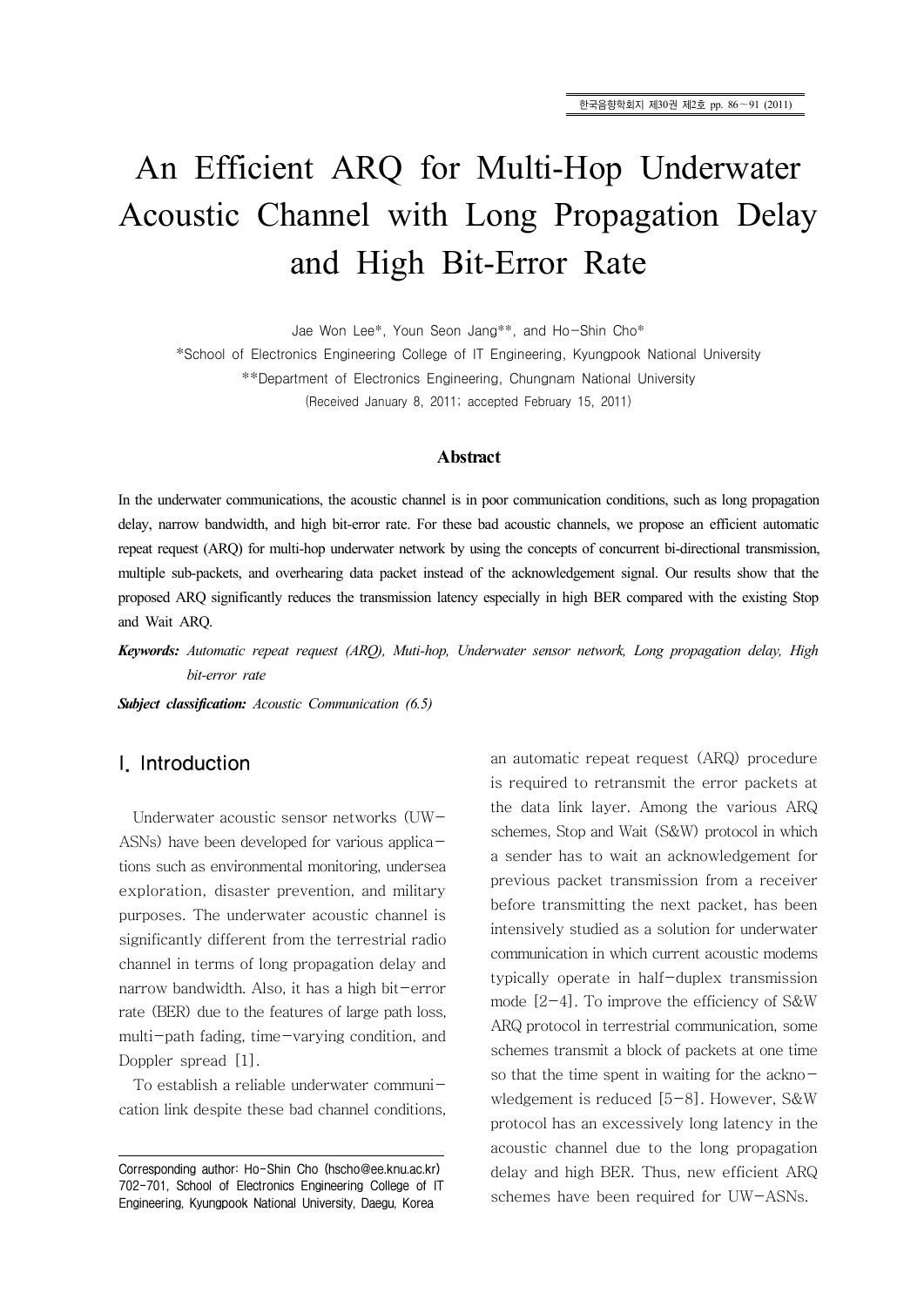In this paper, we propose a latency-improved ARQ protocol for multi-hop UW-ASNs with long propagation and a high BER. We introduce the concepts of the concurrent bi-directional transmission, the multiple sub-packets, and the backward-overhearing data packet instead of the acknowledgement (ACK) signal. These allow a reduction in power consumption and transmission latency for the underwater acoustic channel. Section 2 explains the basic ideas and proposed schemes. In Sections 3 and 4, we mathematically analyze the performance of the proposed protocol. To confirm the mathematical analysis, we perform a simulation. The results of proposed protocol are compared with that of an existing S&W ARQ.

# II. Proposed ARQ Scheme

#### 2.1. Basic Ideas

We propose three basic ideas to overcome the effects of long propagation delay and a high BER.

First, we propose a concurrent bi-directional transmission to reduce the waste of time due to long propagation delay in the half-duplex acoustic modem. Under the condition of long propagation delay  $(t_{prop} > 2 t_{pkt})$ , two nodes in communication can share a channel by the proper packetscheduling without the packet collisions. Fig. 1 shows a possible scenario for concurrent bidirectional transmission. In the case of  $(t_{\text{prop}} \leq$ 2  $t_{pkt}$ , as shown in Fig. 1. (a), two nodes cannot avoid the collision. However, in the case of  $(t_{prop})$  $> 2$  t<sub>pkt</sub>), as shown in Fig. 1. (b), two node can share the channel if the packet is scheduled such a way that the events of packet transmission and reception do not occur at the same time at each node.

Second, we divide a packet into multiple subpackets. By making the packet size smaller, the packet error probability can be reduced in an acoustic channel with high BER. Also, the smaller size of the sub-packet makes it easier to satisfy



Fig. 1. Bi-directional transmission between two nodes.

the condition of concurrent bi-directional transmission. The increased overhead caused by the sub-packet division is compensated by the improved performance and can be further reduced by selection of the optimal sub-packet size.

Third, we replace a typical ACK signal by overhearing a backward data packet that is generated from the next intermediate node in the multi-hop networks. This overhearing reduces power consumption because an additional ACK signal does not need to inform the success. It also significantly reduces both ACK signal overhead and transmission latency.

## 2.2. Operation of the Proposed ARQ Scheme

Figure 2 shows a packet transmission flow through multiple nodes, where nodes A and D are source and destination, respectively. A data packet is divided into N fixed-size-sub-packets. The source node A sequentially transmits the sub-packets from 1 to  $N$ . Then, the relay nodes, B and C, immediately forward the received sub-packets to the next node if no error is found. This data relay causes a backwardoverhearing to the previous nodes, as shown in Fig. 2. This backward-overhearing offers the recognition of successful transmission instead of the ACK signal. The destination node, D, needs to transmit a typical ACK signal.

In this concurrent bi-directional transmission scheme, the transmissions for all  $N$  sub-packets should be completed before the arrival of the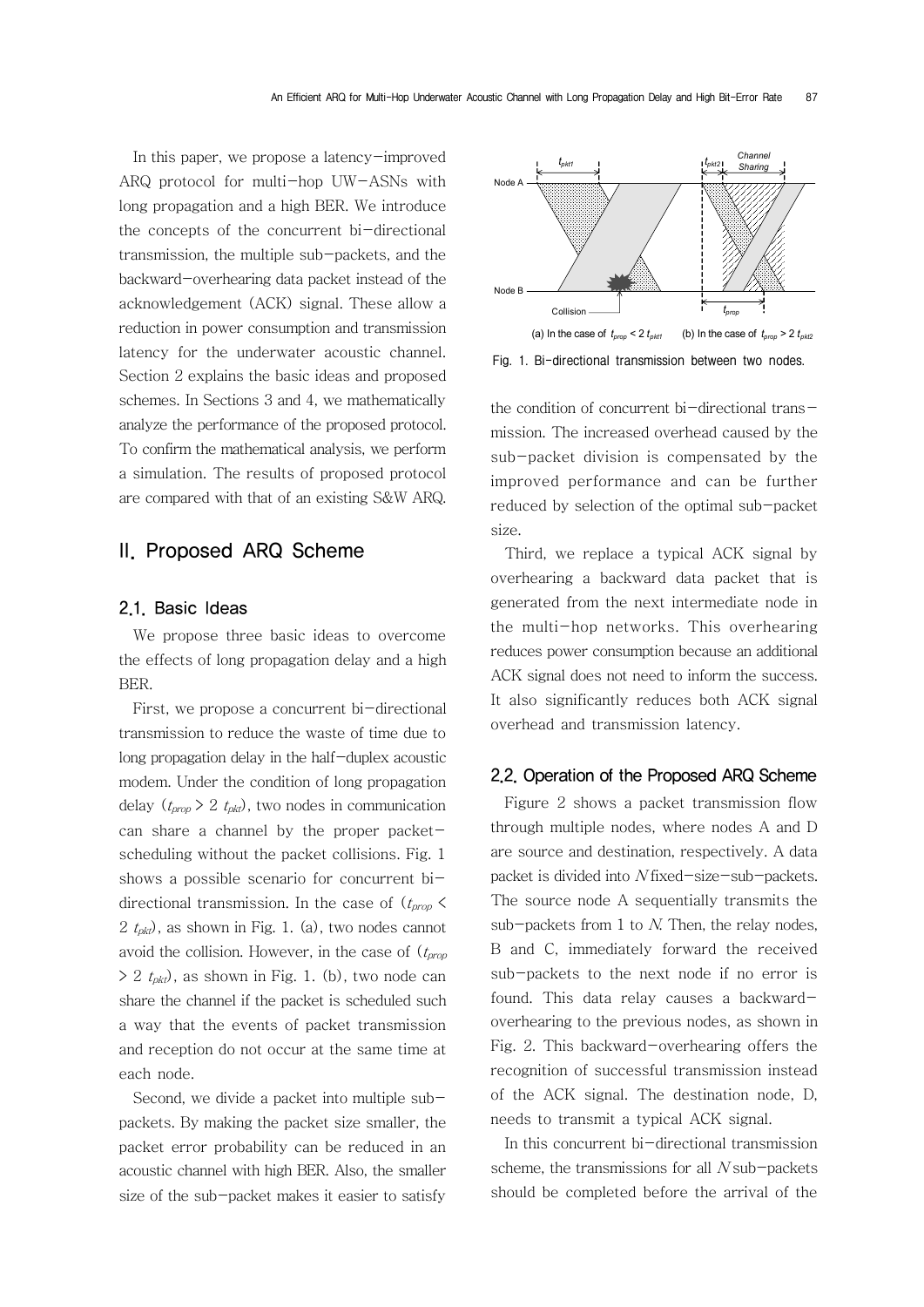

Fig. 2. Operation of the proposed ARQ scheme.

first sub-packet's acknowledgment (backward overhearing). That is,

$$
2t_{prop} \ge (T_{inter} + t_{pkt})(N-1) + t_g \tag{1}
$$

where,  $t_{prop}$  is the propagation delay of the hop,  $t_{\text{pkt}}$  is the duration of a data packet, and  $t_g$  is the guard time that considers propagationdelay variations of underwater channel. Also,  $T_{inter}$  is the interval between sub-packet transmissions.  $T_{inter}$  should be controlled to avoid conflict with the backward overhearing and the sequential forward data transmission.

$$
T_{inter} = 2(t_{pkt} + t_g) \tag{2}
$$

If a node does not overhear the backward packet from receive-node within the transmission period,  $T$ , it should retransmit the original subpacket. In the proposed scheme, the transmission period is defined as follows:

$$
T = 2(tpkt + tprop) + tpkt + tg
$$
\n(3)

where, additional  $t_{pkt}$  is included to prevent the collisions between a retransmitted sub-packet and a backward-overhearing sub-packet.

## III. Mathematical Analysis

Latency is one of the important parameters used to measure the performance in ARQ schemes. In this paper, it is defined as the time taken to successfully transmit a data packet from the source node to the destination node.

We assume that a packet consists of an overhead and a payload. Thus, the data packet size is represented by:

$$
B_p = b_{OH} + b_D \tag{4}
$$

where  $b_{OH}$  is the number of overhead bits and  $b<sub>D</sub>$  is the number of data bits. In the proposed ARQ scheme, the data packet is divided into N sub-packets. So, the payload size of the subpacket is defined by the ratio  $b_D/N$  and there exists additional overhead bits. The sub-packet size is represented by:

$$
B_{sub\_p} = b_{OH} + b_D / N \tag{5}
$$

If  $p$  represents the bit error probability, then the sub-packet error probability is obtained by:

$$
P_e = 1 - (1 - p)^{B_{sub\_p}} \tag{6}
$$

From Fig. 2, we define the dummy latency for sub-packet j,  $T_{l}$  as the elapsed time between the sub-packet 1's transmission at the source node and the sub-packet  $j$ 's successful arrival at the destination node. For  $n$  hops and  $k$  retransmissions, we can obtain  $T_{l}$  as follows:

$$
T_{l\_j} = \sum_{i=1}^{n} (t_{pkt} + t_{prop}) + (j-1) (T_{inter} + t_{pkt}) + kT
$$
\n(7)

Let  $P_{\text{first\_error}}$  be the probability that the first error occurs at the *i*-th hop  $(1 \le i \le n)$  in the <sup>n</sup>-hop system.

$$
P_{first\_error}(i) = (1 - P_e)^{i-1} P_e
$$
\n
$$
(8)
$$

Using  $(8)$ , the probability that k errors occur in an  $n$ -hop system is represented by:

$$
f(n,k) = \begin{cases} (1-P_e)^n & k=0\\ \sum_{i=1}^n P_{first\_error}(i) \times f(n+1-i,k-1) & k \ge 1\\ \end{cases}
$$
(9)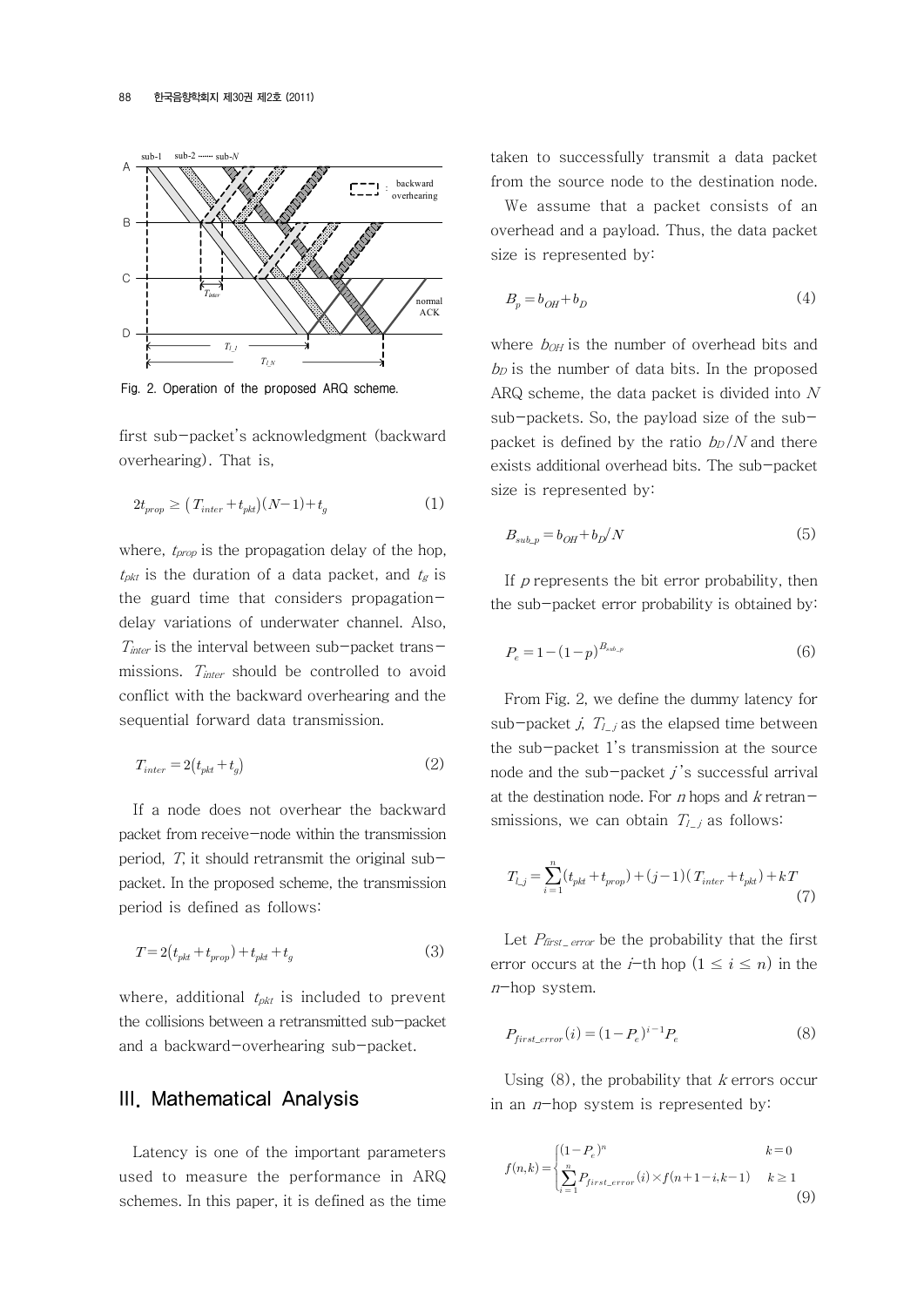The latency of proposed ARQ scheme is the maximum dummy latency of the sub-packets from 1 to N. That is,

$$
T_L = \max \lfloor T_{l,j} \rfloor \quad , \quad 1 \le j \le N \tag{10}
$$

The cumulative distribution function (CDF) of  $T_L$  is

$$
P(T_L \le y) = P(T_{L1} \le y, T_{L2} \le y, \dots, T_{LN} \le y)
$$
\n(11)

Because the dummy latency for each subpacket is independent, (11) can be rewritten as follows:

$$
P(T_L \leq y) = P(T_{L1} \leq y)P(T_{L2} \leq y) \cdots P(T_{LN} \leq y)
$$
\n(12)

On the right-hand side of (12), the CDF for the dummy latency of each sub-packet can be obtained from (7) and (9). By applying them to (12), we can obtain the CDF for  $T_L$ . Finally, using the CDF for  $T_L$ , the average latency of the proposed ARQ scheme is represented by:

$$
\overline{T_L} = \overline{T_L}(k=0) + \sum_{k=1}^{\infty} \left\{ \sum_{j=1}^{N} \left\{ T_{l,j} \times \left( f(n,k) \left[ h^{N-j}(k-1) \right] \left[ h^{j-1}(k) \right] \right) \right\} \right\}
$$
\n(13)

where  $h(k) = \sum_{m=0}^{\infty}$  $\sum_{k=1}^{k} f(n,m)$ . And  $\overline{T_L}(k=0)$  denotes the average latency when no packet error occurs.

$$
\overline{T_L}(k=0) = \left[ \sum_{i=1}^n (t_{pk} + t_{prop}) + (N-1)(T_{inter} + t_{pk}) \right] f^N(n,0)
$$
\n(14)

# IV. Simulation & Results

In this section, the latency is numerically analyzed using a mathematical model and computer simulation. The system parameters for the simulation are summarized in Table 1. Here, we assumed  $t_g = 1/100$   $t_{prop}$ .

First, we derive the optimal sub-packet size to minimize the latency for the proposed ARQ

Table 1. System parameter values.

| Parameter              | Value                 |  |
|------------------------|-----------------------|--|
| Data rate              | 20 kbps               |  |
| Data packet size       | 2000 bits             |  |
| Overhead size          | $100$ bits            |  |
| BER range [9]          | $10^{-6}$ ~ $10^{-3}$ |  |
| Distance between nodes | 500 m                 |  |
| Number of nodes        | 6                     |  |
| Speed of sound         | 1500 $m/s$            |  |
|                        |                       |  |



Fig. 3. The latency versus the number of sub-packets.

scheme. Fig. 3 shows the latency for the proposed ARQ scheme versus number of sub-packets at  $BER = 10^{-4}$ . When the number of sub-packets is less than six; even though the burden time, such as  $T_{inter}$  and the overhead, increases with the number of sub-packets, the retransmission, due to packet error, is dominantly reduced by dividing a packet into multiple small sub-packets. Thus, the latency is improved as the number of sub-packets increases. In other part, when the number of sub-packets is larger than six; the latency increases with the number of subpackets. This is because the increased burden time attenuates the effects of the reduced retransmissions due to smaller sub-packet. From Fig. 3, we can see that the optimum number of sub-packets is six, under the above conditions.

The optimum number of sub-packets depends on the system conditions, especially BER. In table 2, we derive the optimum number of sub-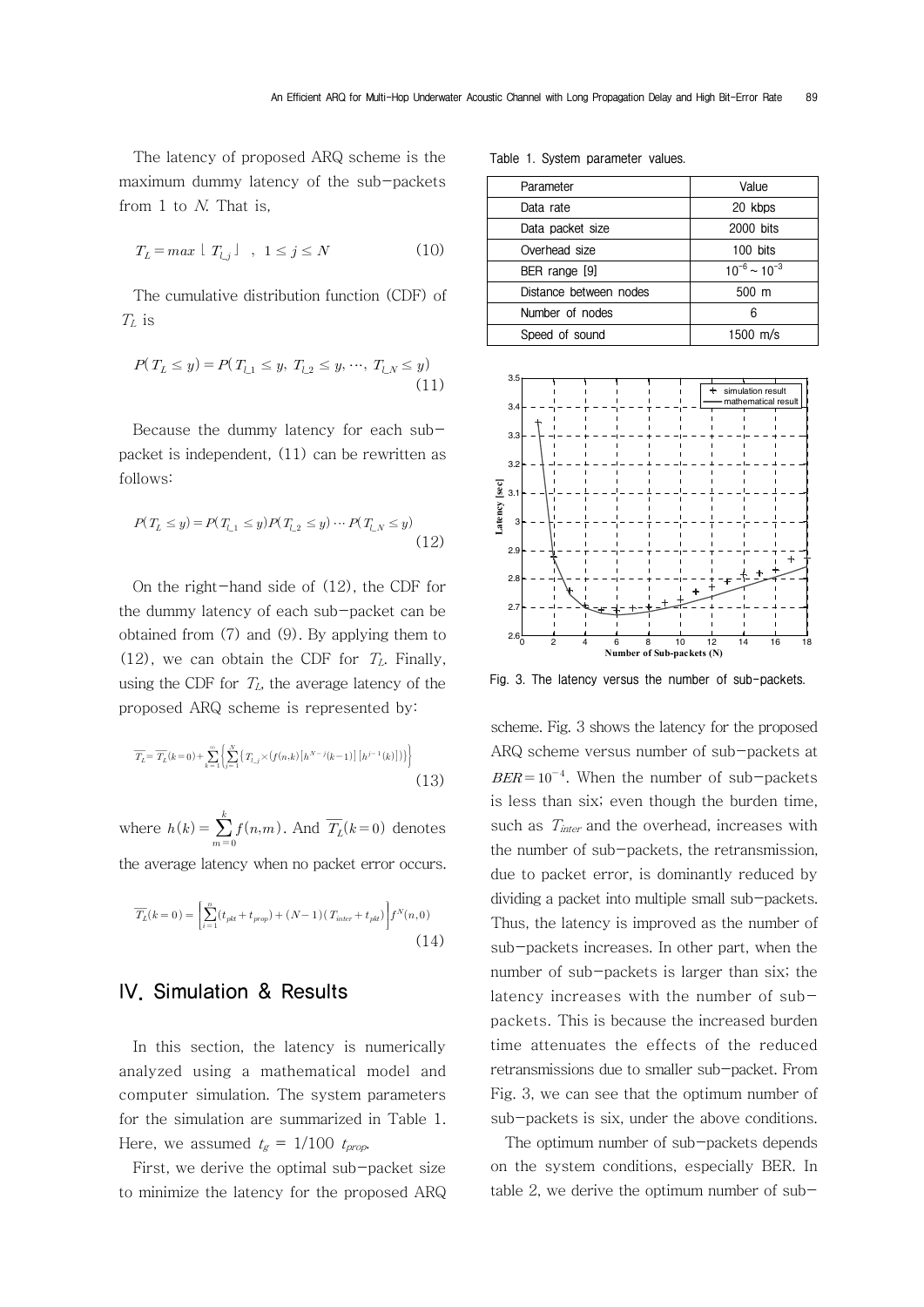| <b>BFR</b>                           | optimal N | <b>BFR</b>                      | optimal N |
|--------------------------------------|-----------|---------------------------------|-----------|
| $10^{-6} \sim 10^{-5}$               |           | $2 \times 10^{-4}$              |           |
| $2\times10^{-5} \sim 5\times10^{-5}$ |           | $3\times10^{-4}$                |           |
| $6\times10^{-5} \sim 7\times10^{-5}$ |           | $4 \times 10^{-4}$              | 13        |
| $8\times10^{-5} \sim 10^{-4}$        |           | $5 \times 10^{-4} \sim 10^{-3}$ | 18        |

Table 2. The optimum number of sub-packets versus the bit-error rate.



Fig. 4. The latency versus the bit-error rate.

packets on the various conditions of BER for the proposed ARQ scheme. Especially, under  $BER = 5 \times 10^{-4}$ , a packet should be divided by  $N=18$  to improve the latency.

In Fig. 4, we compare the proposed scheme with the S&W ARQ protocol by analyzing the latency for various BERs. In this simulation, the number of sub-packets for proposed scheme is optimized. The results show that the latency of the proposed scheme is much smaller than that of the S&W ARQ protocol, especially under a high bit error condition. In addition, the latency of the proposed scheme is better that of the S&W ARQ even when the channel condition is good. This is because the concurrent bi-directional transmission between a sender and a receiver and the backward overhearing instead of ACK signal reduce the waste of channel. On the bad channel conditions, such as underwater communication, the concept of multi sub-packets has a strong advantage.

## V. Conclusions

In this paper, we proposed a latency-improved ARQ scheme for multi-hop UW-ASNs to overcome the characteristics of long propagation delay and a high BER. We introduced three concepts in the S&W ARQ protocol. These three concepts are the concurrent bi-directional transmission for the half-duplex acoustic modem, the multiple sub-packets for reduced retransmission at a high BER, and the overhearing backward data packets instead of a typical ACK signal for power and saving time. We mathematically analyzed the performance of this proposed scheme. To verify the mathematical analysis, we performed a computer simulation. The results showed that the latency for the proposed scheme is better than that of the S&W ARQ protocol in the underwater acoustic channel with long propagation delay and a high BER.

### Acknowledgment

This work was supported by Defense Acquisition Program Administration and Agency for Defense Development under the contract UD100002KD.

#### **References**

- 1. I. F. Akyildiz, D. Pompili, and T. Melodia, "Underwater Acoustic Sensor Networks: Research Challenges," Ad Hoc Networks (Elsevier), vol. 3, no. 3, pp. 257-279, May, 2005.
- 2. M. Stojanovic, "Optimization of a data link protocol for an underwater acoustic channel," in Proc. IEEE Oceans Europe, vol. 1, pp. 68-73, June, 2005.
- 3. H. P. Tan, W. K. G. Seah, and L. Doyle, "A multi-hop ARQ protocol for underwater acoustic networks," in Proc. IEEE Oceans Europe, pp. 1-6, June, 2007.
- 4. M. Gao, W. Soh, and M. Tao, "A Transmission Scheme for Continuous ARQ Protocols over Underwater Acoustic Channels<sup>"</sup> in Proc. ICC'09 IEEE International Conference pp. 1-5, June, 2009.
- 5. A. Sastry, "Improving automatic repeat-request (ARQ) performance on satellite channels under high error rate conditions," IEEE Trans. Commun., vol. 23, pp. 436-439, Apr. 1975.
- 6. M. Moeneclaey, H. Bruneel, I. Bruyland and D. Y. Chung,